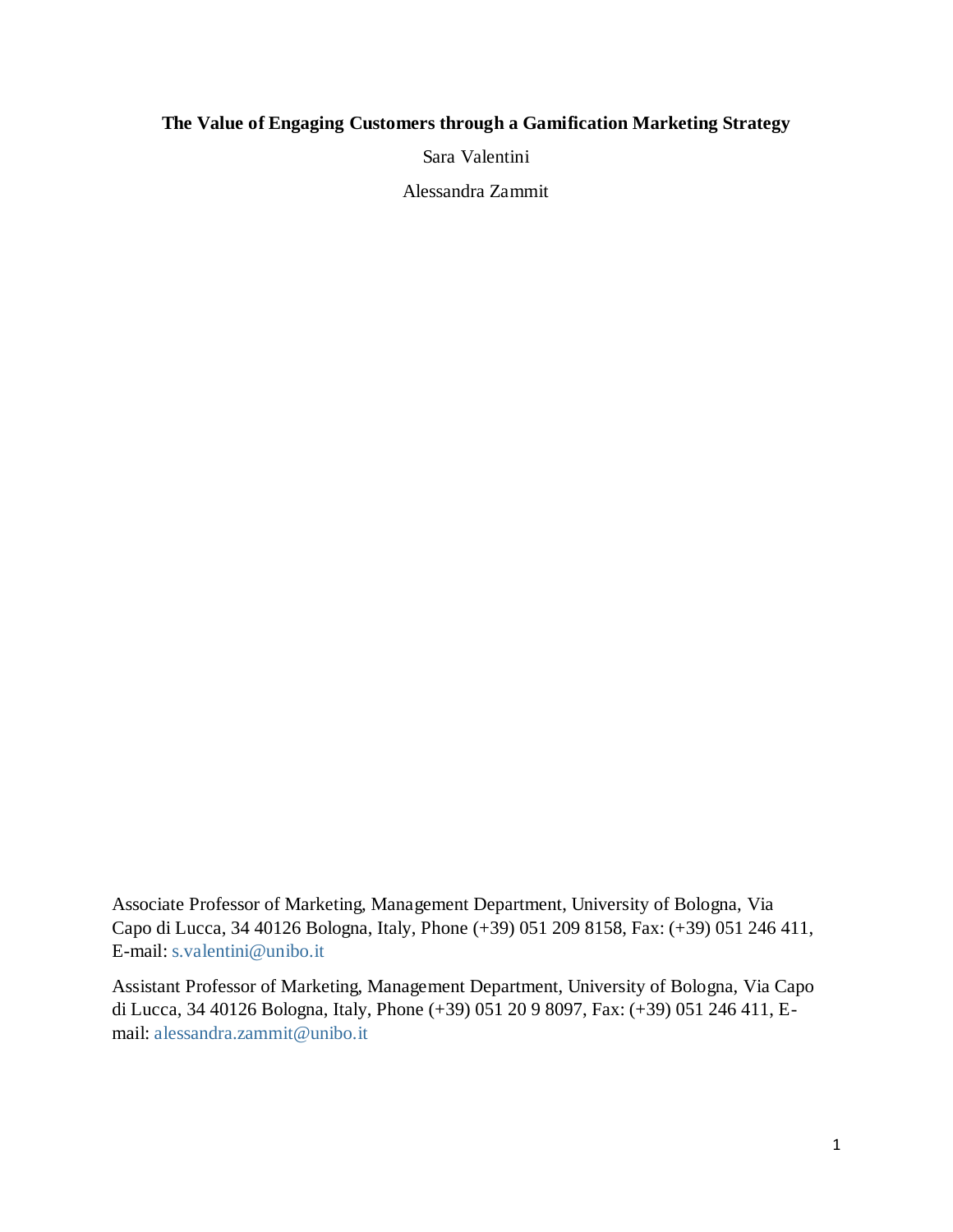# **The Value of Engaging Customers through a Gamification Marketing Strategy**

#### **Abstract**

Many firms try to engage customers in online social media marketing activities. These strategies represent a difficult challenge, but also an attractive opportunity for companies. One such opportunity is gamification. Gamification is a relatively new way to engage customers in online and app-based activities that have not yet been studied extensively in academic papers. Companies use gamification to enhance engagement with their consumer base and ultimately to get an economic benefit for the firm. However, it is unclear whether this strategy can create more valuable customers. This paper provides evidence for the existence of a positive causal association between gamification and revenues using data from an e-tailer that launched an online gamification program for its customer base. While self-selection is a concern with secondary data, we rule out multiple alternative explanations through a propensity score matching analysis. We find significant treatment effect on the treated (TTs), providing support to the effectiveness of gamification. However, we also find that the efficacy of gamification strongly depends on the particular mechanics that characterize the tool. For example, activities that motivate customers to share contents online significantly increase both amount spent and frequency of purchases. Providing incentives to write referrals or to subscribe to the company newsletter are effective in shortening the inter-purchase time. However, adding products to wishlists produce negative results. Companies, therefore, should wisely evaluate the design of a gamification strategy to generate incremental revenues.

**Keywords:** gamification, digital marketing, social media marketing, propensity score matching, customer profitability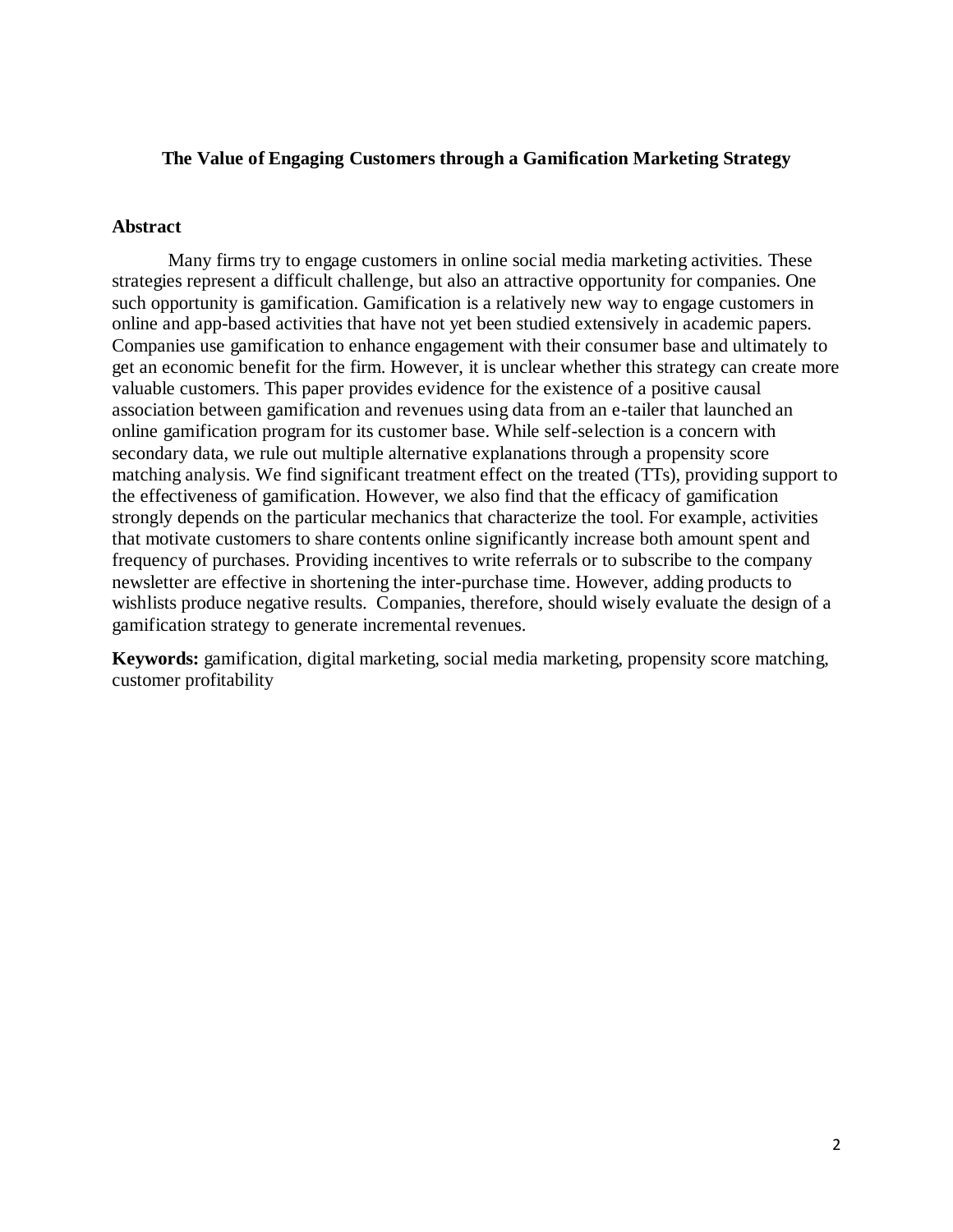### **The Value of Engaging Customers through a Gamification Marketing Strategy**

#### **1. Introduction**

The last decade has witnessed an explosion of marketer interest in digital marketing strategies. Customers' use of the web, social media, and mobile apps has been a central driver of this enthusiasm. In recent years, gamification has emerged as a significant trend in digital marketing strategies. Gartner expects that gamified strategies will become standard practice for driving customer engagement and consumer loyalty in the upcoming years. Although it is considered an emerging trend, gamification is nothing new. Traditional loyalty programs can be regarded as a simple form of gamification that has been used by companies for decades. For example, every time a customer spends £1 at Tesco and get one point, he/she has being gamified. However, in the digital era, these simple programs are amplified online where they become elaborate campaigns with the purpose of generating high levels of customers' engagement. Additionally, gamification programs provide added social and motivational benefits associated with product or service usage rather than only expenditures (Blohm and Leimeister 2013; Huotari and Hamari 2012, Hofacker et al. 2016). Indeed, businesses across all industries that have nothing to do with gaming are using gamification methods to increase conversions, generate buzz and customer loyalty, and at the end, to increase profits (Marketo 2015)**.** For example, Nike+ is an online platform that uses gamification mechanisms to motivate users to run. Nike+ has applied several gamification devices to their Nike+ app – rules, milestones, motivation, feedback and interaction with others. Another successful example is the program my Starbucks Rewards, where users can earn gold stars for using the mobile app.

Companies and their top management express high levels of confidence in the marketing efficacy of gamification initiatives. However, there is little evidence documenting the economic benefits of gamification. We are unaware of research that directly examines the relationship between the use of gamification marketing strategies and their economic consequences for the firm. The purpose of this study is to provide evidence for the existence of a causal association between gamification and an increase in customers' value. More specifically, our goal is to quantify the incremental economic benefit associated with the use of a gamification digital marketing strategy, and to disentangle the effect of specific actions that characterize the design of the gamification program. Accordingly, we address two main research questions:

- 1. Are users who participate in gamified marketing programs more valuable than they would have been had they did not participate?
- 2. Are all the gamification mechanics equally effective? If not, what types of gamification mechanics are successful and what types are not?

We answer questions (1) and (2) by using propensity score matching (PSM) to estimate the average treatment effect on the treated (TT) (Wooldridge 2002, pp. 614-621). We use a novel dataset from a large European e-tailer that launched an online gamification program for its customer base in May 2012. The dataset contains information about a sample of 4896 customers of the company that was observed for more than two years.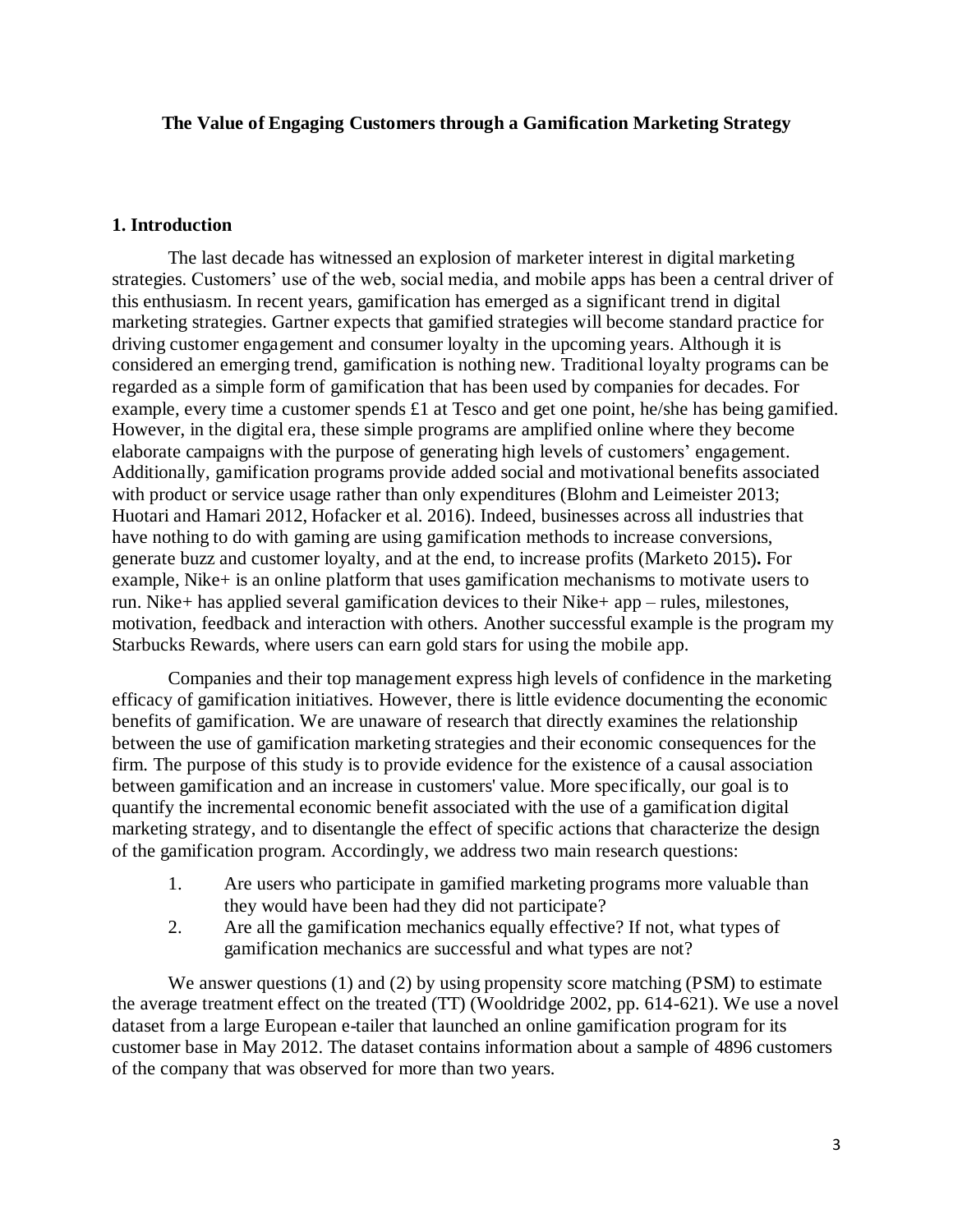Our data and research approach add to the literature on gamification on multiple dimensions. First, we use actual behavioral data to investigate the economic impact of the adoption of a gamification marketing strategy. Second, the availability of panel data at the individual level allows us to control for self-selection using matching techniques. While we cannot rule out selection on unobservables with certainty, several robustness checks provide support that self-selection is unlikely to explain our results. Finally, we disentangle the effects taking into consideration three different outcome variables (inter-purchase time, the amount spent per purchase, and frequency of purchase) and of different gamified actions.

Our results reveal that gamification increase customer value, but this happens only for specific gamified actions. The PSM analysis shows that the participation to gamified marketing program decreases customer inter-purchase time an average of -31 days when the user writes at least one referral, and -19 days if the user subscribes to the newsletter. Additionally, it shows that participation in gamification programs significantly increases both the amount spent per purchase ( $+ \in 15$ ) and the frequency of purchase ( $+0.21$ ) when customers decide to share contents online (e.g. product review, rewards, fb posts) via email or social media. Several robustness checks substantiate the significant TTs. These results suggest that higher value for customers participating in gamification actions are not due to self-selection. We next discuss our analysis approach and our results. We conclude with a summary and implications for management.

#### **2. Literature and Conceptual Framework**

Consistent with the current literature we define gamification as "the use of game design elements in non-game contexts" (Deterding et al 2012). Up to now, gamification has been investigated mainly in the area of game studies (e.g. Poels et al. 2012), and its analysis in other scientific areas is still limited. In the marketing context, gamification is outlined as a strategy to enhance non-game goods and services by providing gameful experiences. This is done to increase customer value such as increased satisfaction, greater loyalty, engagement, product advocacy, and ultimately purchase and repurchase intentions (Hofacker et al. 2016, [Blohm and](http://www.sciencedirect.com/science/article/pii/S1094996816300019#bb0035)  [Leimeister, 2013](http://www.sciencedirect.com/science/article/pii/S1094996816300019#bb0035) and [Zichermann, and Cunningham, 2011\)](http://www.sciencedirect.com/science/article/pii/S1094996816300019#bb0440). This definition is rooted in the service marketing field where Huotari and Hamari (2012) defined gamification as "a process of enhancing a service with affordances for gameful experiences to support user's overall value creation" (Huotari and Hamari 2012, p. 22). Although gamification has elements of similarity with traditional loyalty programs, it is distinguished from them because it provides added social and motivational benefits. For example, rewards are also associated with product usage rather than only expenditures [\(Blohm, and Leimeister](http://www.sciencedirect.com/science/article/pii/S1094996816300019#bb0035) 2013, and [Huotari, and Hamari 2012\)](http://www.sciencedirect.com/science/article/pii/S1094996816300019#bb0155).

Hamari, Huotari, and Tolvanen (2015) highlight the parallelism with the economic literature such as classical economic theory and game theory, and they stress that a gamification strategy should be designed to pursue two different goals: the desired economic outcome for the company or organization, and the individual experience leading to the result that a gamified experience helps to provide. Conaway and Cortés Garay (2014) analyze what gamification characteristics attract consumers toward a company's website and induce them to engage online. They show that the presence of rewards, competition, and having fun are key characteristics that businesses should utilize when they want to adopt gamification platforms.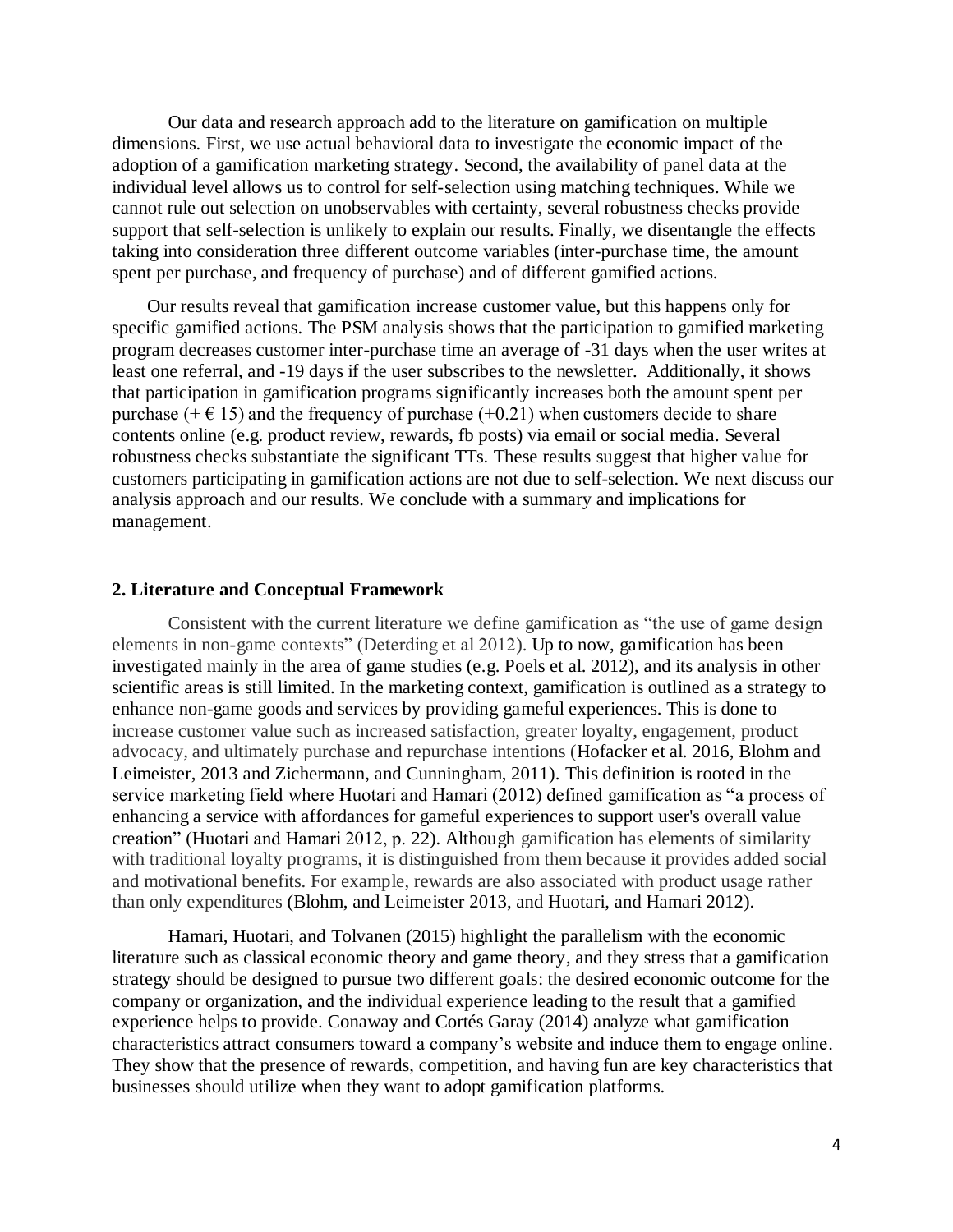Business press report positive results in profits growth after the adoption of gamification strategies (e.g. Port 2014). For example, Conductor, a technology company report a 126% annual increase in sales after the adoption of a gamification software integrated with CRM.

However, although both academic and business publications theorize and report initial descriptive evidence of a positive association between the adoption of gamification strategies and marketing outcomes, this positive relationship has not been established in the literature.

Indeed, Hofacker and colleagues, in their recent article published in Journal of Interactive Marketing (2016), highlight a nascent and growing interest in gamification (Marchand and Hennig-Thurau 2013, and Terlutter and Capella 2013), but they stress the need for more research on the use of gamification to enhance marketing effectiveness. More specifically, using the Elemental Game Teatred Model (Schell 2008) they identify gamification elements that have been poorly investigated by marketing academics. They identify four categories of elements: story, mechanics, aesthetics and technology. They contend that these elements have an impact on marketing outcomes such as engagement, attitude, purchase, repurchase, and retention, and they outlined twenty-two research questions that are still unanswered.

The above discussion motivates our framework, shown in Figure 1, depicting how gamification can induce customers to become more valuable to the company. As Figure 1 outlines we focus on the specific mechanics of a gamification strategy. Mechanics represents the various actions and behaviors that the user can select within a game context to obtain badges and rewards. Figure 1 describes a set of the most common actions that characterize mechanics of a gamification strategy. For example, users can gain points and rewards through referrals (e.g. write a product review) or through social sharing actions (e.g. share Facebook posts, share product reviews, share badges and awards, etc.). Our purpose is to investigate the relationship between gamification mechanics and different dimensions of customer value. We contend that particular gamified actions have a different impact on the dimensions such as inter-purchase time, the frequency of purchase and amount spent per purchase.





#### **3. Data and Sample Description**

 $\overline{a}$ 

Our data comes from a large European e-tailer that sells mainly online household goods, electronics, and grocery products<sup>1</sup>.

The company launched its online gamification activities program in 2012. When customer register to the company website they can spontaneously decide to participate in the gamification

<sup>&</sup>lt;sup>1</sup> The firm has requested that its identity is not divulged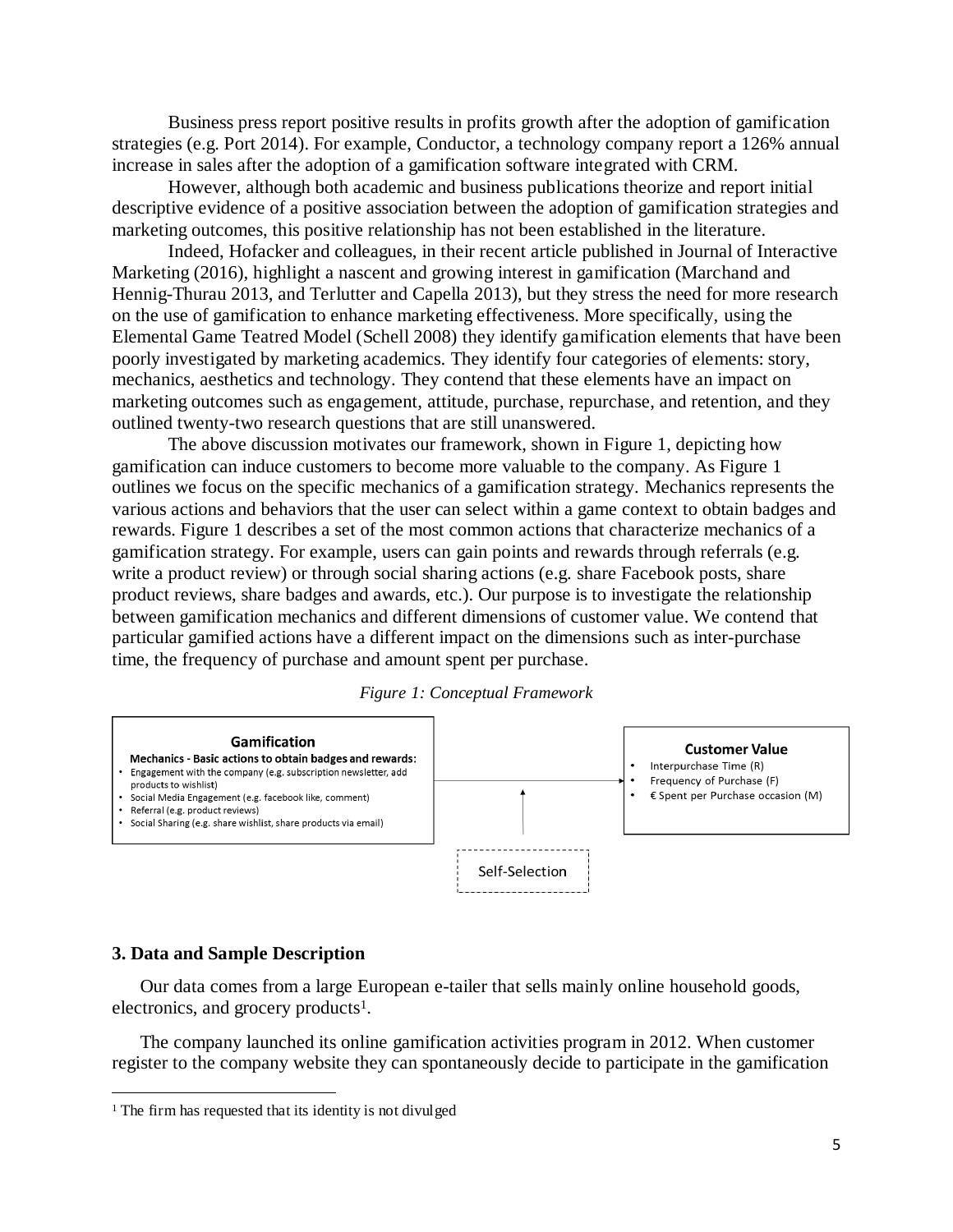program or not. Additionally, also registration to the company website was purely voluntary on an opt-in basis; no financial incentives were given to customers and prospects.

The gamification strategy of this firm is based on a reward system, consisting of points and badges that can be accumulated in several ways. More specifically, customers participating in this program can collect points and obtain badges through:

- a) *Engagement with the company*. For example, if one adds a product on his or her wishlist, if one subscribes to the newsletter, etc.
- b) *Social media activities*. For example, if they became a fan of the Facebook page of the company. If they like post on the Facebook company fan page, log in with Facebook
- c) *Referral*. For example, if they write a product review on the website of the company
- d) *Social Sharing*. One can accumulate points by sharing contents on social media (i.e. Facebook, twitter, Pinterest). Contents that can be shared are fb posts or tweets of the company, wishlists, reviews of the product on the company website.
- e) *Purchase of products*. This is the more common type of activity not very different from traditional rewards programs. If the customer buys a certain amount of euros in a particular product category (e.g. 100  $\epsilon$  spent electronics), he or she can obtain points and badges.

Once customers cumulated points and badges they can convert them in discounts that can be used for future purchases. For example, with 1000 points one can obtain 150  $\epsilon$  discount.

Each customer activity is registered and tracked since the registration on the website and the first purchase. This characteristic allows us to track not only every transaction but also every activity done to participate in the gamification initiative without loss of information. A code is associated with each registered user on the company website, tracking her activity. We know when she registered on the website. For each individual, we also know whether she purchases or not, the date of each purchase, how much was spent and what was purchased. We track her purchase activity since the first purchase when it was done. We also have information on which activity each customer did to obtain rewards and badges, so for example, if she becomes a fan of the company page, if she added products on her wishlist, if she shared contents on social media, invited friends and so on. Finally, the company provided us some basic geographic information about the individual included in our dataset.

We monitored a sample of 4896 users registered on the company website, and we observed their behavior for more two years (from May 2012 till July 2014).

Table 1 analyzes gamification mechanics that is the set of actions that users can select to participate and obtain points and badges. Table 1 shows the activities more frequently used by the sample of customers analyzed. For example, 329 individuals wrote a review of the product on the company website at least once.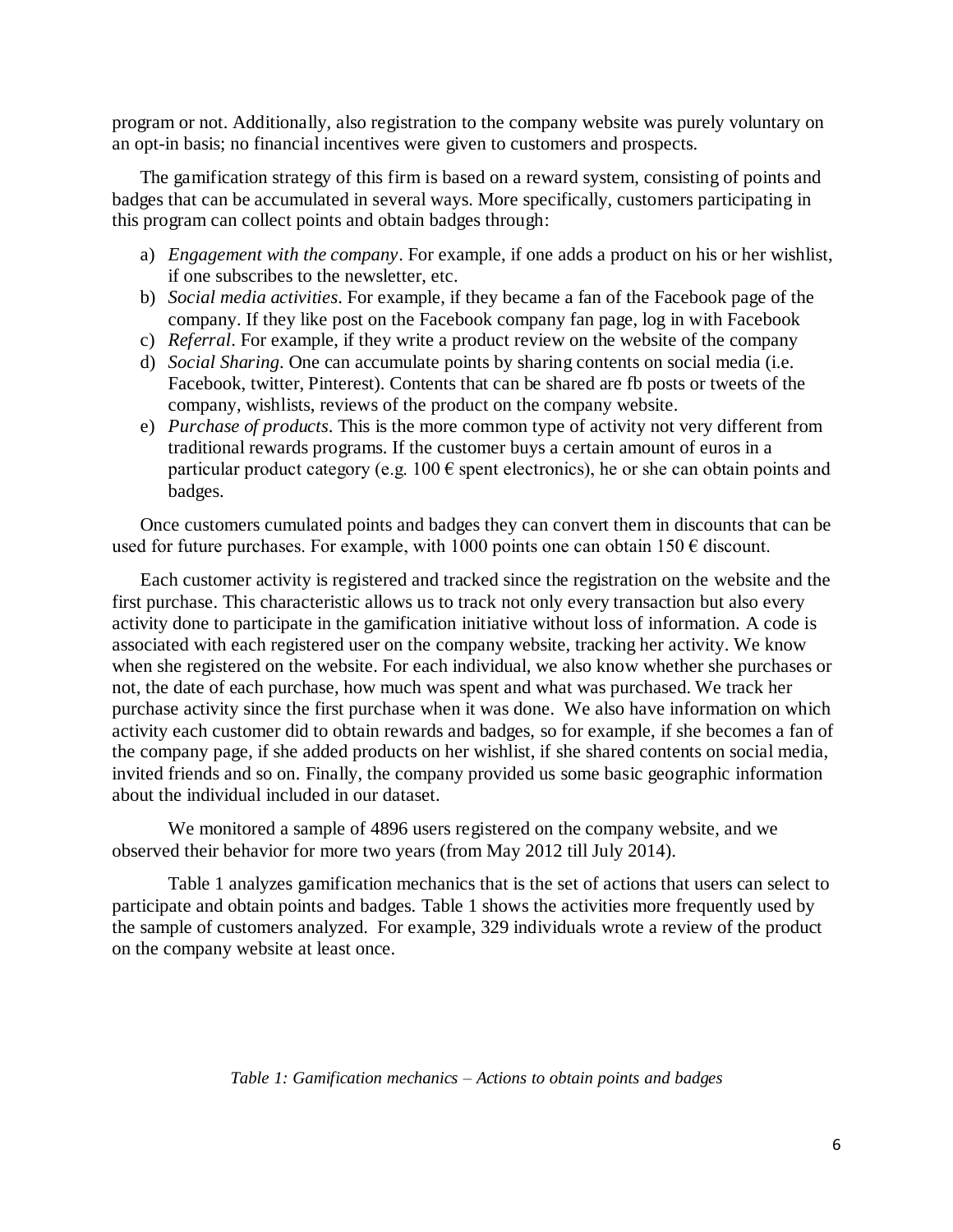| <b>Actions</b>                           | <b>Absolute Frequency (# of individuals)</b> |
|------------------------------------------|----------------------------------------------|
| Newsletter subscription                  | 2689                                         |
| Wishlist (add products and share)        | 1118.                                        |
| Facebook activity (like, comment, share) | 1410                                         |
| Referral                                 | 329                                          |
| Twitter activity                         | 78.                                          |

Average **SD Min Max** 411.49 162.83 70 773 Histogram  $.003$ .001 .002 .003 .002  $001$  $\circ$  $\overline{0}$ 0 200 400 600 800 duration\_relationship

*Table 2: Number of days since the registration to the gamification program*

Table 2 shows that average user has more than one year of experience as user of the gamification program (411.49 days). This table also shows that there is enough variance in our dataset with users that just started the program and more expert users. Finally, Table 3 provides an evidence of the value of the average customer and shows that she purchased on average 1.35 times in the observation period (May 2012- July 2014). On average she spent 79.66  $\epsilon$  and the average inter-purchase time is more or less four months (116.4 days).

| Variable                      | Mean    | <b>SD</b> | Min             | <b>Max</b> |
|-------------------------------|---------|-----------|-----------------|------------|
| Number of purchase occasions  | 1.35    | 1.27      |                 | າດ         |
| $\epsilon$ spent per purchase | € 79.66 | € 105.16  | $\epsilon$ 0.33 | £ 1.869.92 |
| Interpurchase time            | 116.4   | 107.2     | n.a.            | 640        |

*Table 3: Customer Value Descriptive Statistics*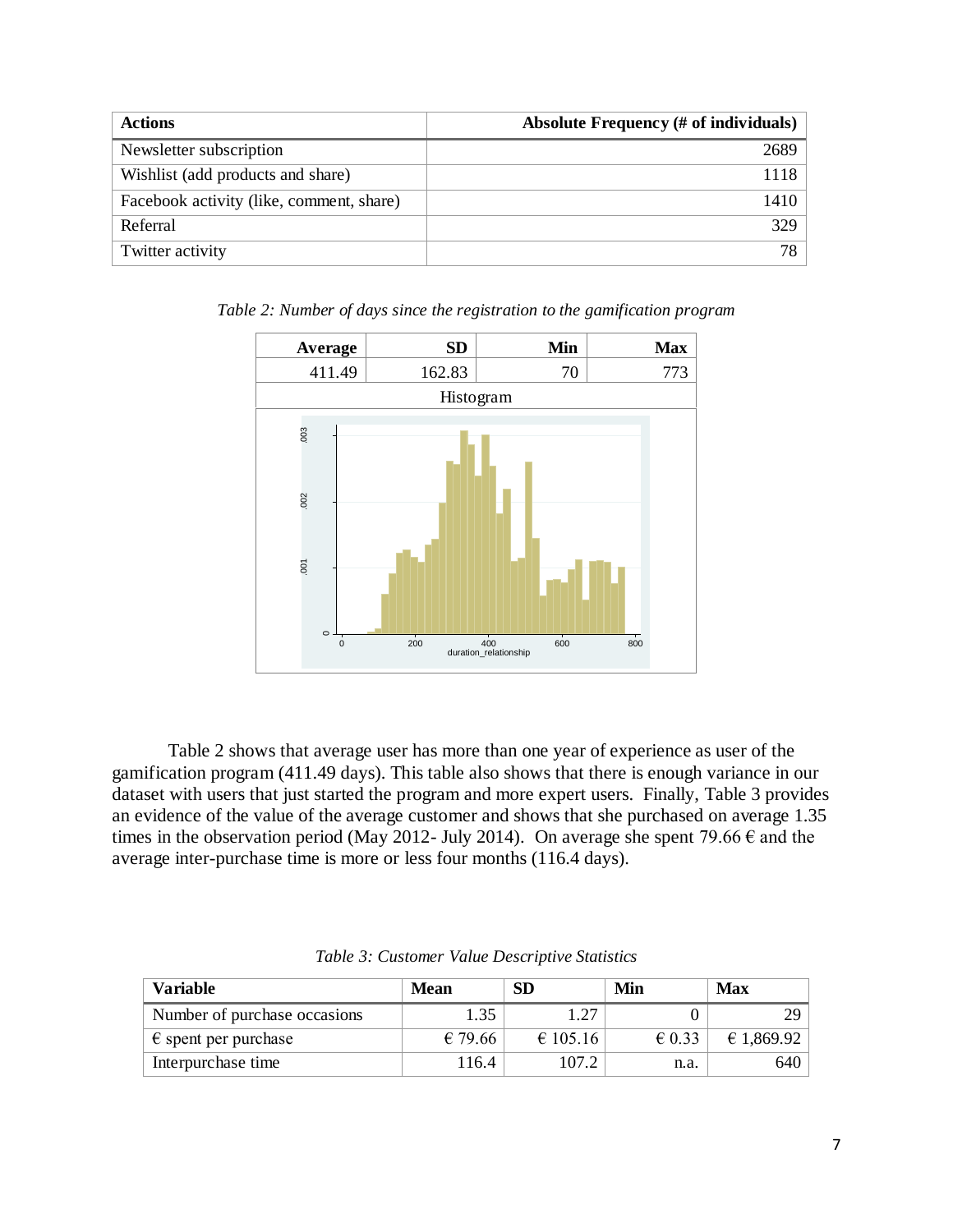#### **Analysis and Results**

#### **Propensity Score Matching (PSM) Analysis**

The primary purpose of this work is to investigate whether gamification can create more valuable customers, i.e. customers who purchase more frequently and spend more. We know that gamification involves different type of actions from which customers can choose to play and obtain benefits. Our purpose is to understand what specific actions are effective. In other words, we would like to estimate the counterfactual for each customer selecting specific gamification actions, i.e., what would their value had been had they not choosing these activities.

To address this, we need to estimate the treatment effect on the treated (TT) for customers who took part to gamification initiatives. Multiple approaches can be used to measure TT, including matching procedures and switching regressions. Each approach has its strengths and weaknesses related to assumptions regarding unobserved factors that affect both receiving the treatment (in our case, participating to gamification) and the dependent variable (in our case, inter-purchase time, amount spent, and frequency of purchase). Matching procedures assume that consumers are matched on enough observed factors that the unobserved factors do not exert a strong influence. These methods make the "ignorability of treatment" assumption (Wooldrdge 2002, p. 607) that the factors not included in the matching are uncorrelated with treatment. Switching regressions with an endogenous treatment forego the ignorability of treatment assumption and parametrically model the impact of the unobservables on treatment and the dependent variable. However, results tend to be sensitive to these parametric assumptions, and while not technically required, switching regressions work well to the extent that there are instrumental variables correlated with treatment but not correlated directly with the dependent variable (Wooldridge 2002, p.622-624, Maddala 1983, p.252). In summary, switching regressions are attractive in that they explicitly model unobservables. However, in practice, the parametric assumptions and the validity of instruments are difficult to verify. Perhaps for these reasons propensity scoring is appearing in recent marketing literature (e.g., Mithas, Krishan, and Fornell 2005, Bohem 2008, Bronnenberg, Dubé and Mela 2010, Gensler, Leeflang and Skiera 2012, Garnefeld et al. 2013). For these reasons, we will use propensity scoring to calculate TT. Therefore, we use propensity score matching (PSM) analysis (Rosenbaum and Rubin 1983; 1984; 1985) to assess whether customers who participate in gamification activities generate more value than they would have if they had not taken part in these activities. This is the treatment effect on the treated (TT). As noted earlier, our treatment variables are the specific gamification actions (e.g. social media activities, referral, etc.).

PSM begins with the estimation of a propensity equation that determines whether the customer participated to a specific gamification action j or not. Then the propensity (or probability) of each customer to participate is modeled using a probit defined as follows:

(1) Prob(GamificationAction<sup>j</sup><sub>i</sub>) = Prob( $\alpha + X_i \beta + \varepsilon_i > 0$ ),

where  $\alpha$  is a constant,  $X_i$  consists of a vector of county-level demographic variables (e.g., average household size, internet access, etc.) and controls for observable differences across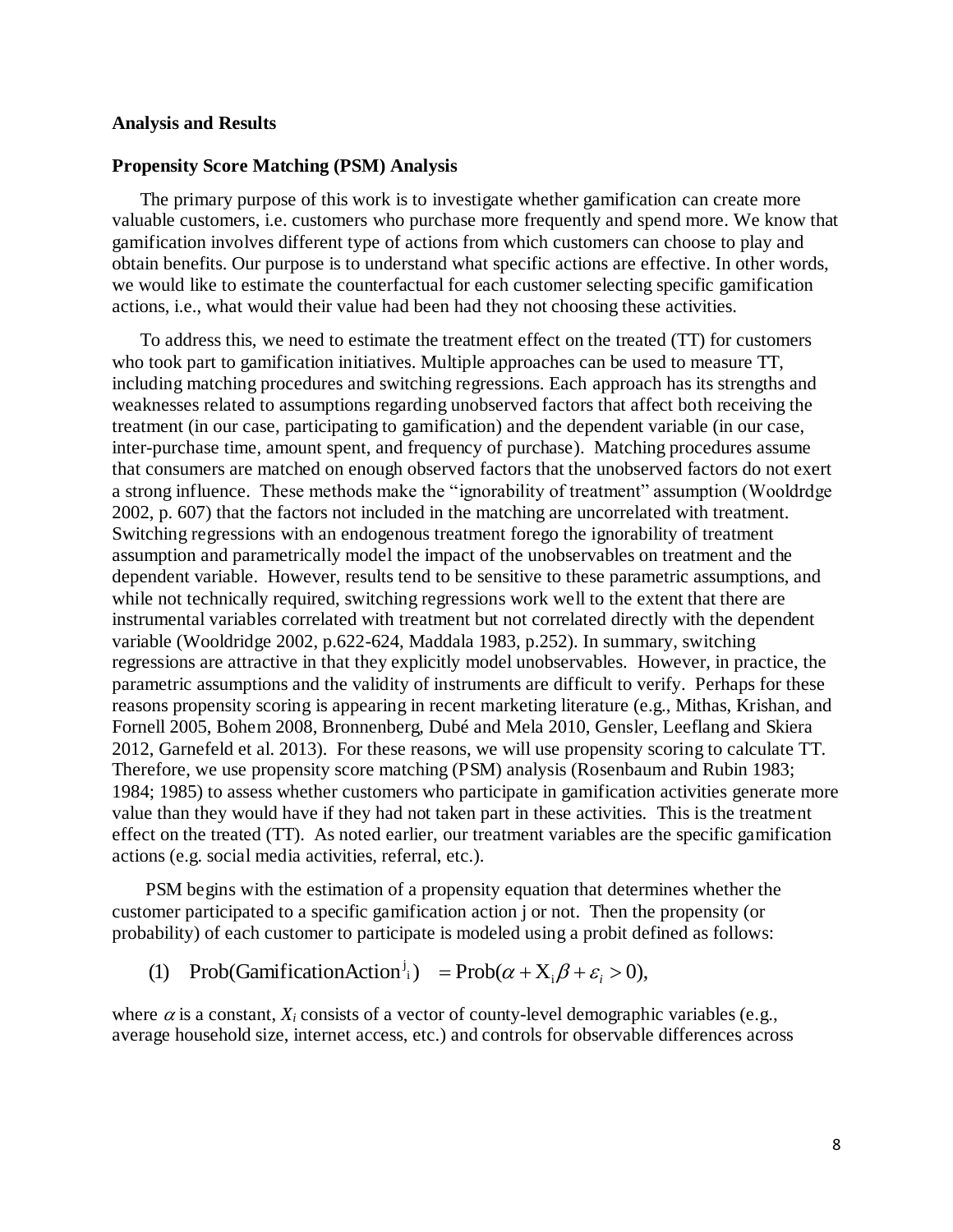customers in our sample<sup>2</sup>.  $\beta$  represents the sensitivity to these variables. Then for each of the customers who select the gamification action *j*, the propensity matching algorithm finds a notparticipating customer with a similar propensity score. Theoretically, if the matching is successful regarding propensity score, the groups will be matched on the observed variables that go into the propensity score (see Wooldridge 2002, p.614-621). We use a kernel-Gaussian matching algorithm, which compares each treated unit with a matched outcome given by a kernel-weighted average of the outcome of all non-treated; higher weights are given to nontreated units with scores closer to that of the treated individual. <sup>3</sup>

We considered three different outcome variables to assess the value of this strategy: the average amount  $(\epsilon)$  spent per purchase, the number of purchase occasions, and the inter-purchase time. So for example, if we focus the attention on a specific gamification action j (e.g. subscription to the newsletter) and the inter-purchase time as dimension of value,  $TT^j$  can be computed as follow.

We define *GamificationAction*<sup>*j*</sup><sub>*i*</sub> = 1 if customer *i* selects action *j* (e.g. subscribes to the newsletter); 0 if customer *i* does not select gamification action *j*; *InterpurchaseTime*<sub>*ii*</sub> = interpurchase time of customer *i* if that customer selected gamification action *j*; *InterpurchaseTime 0i* = inter-purchase time of customer *i* if that customer did not select action *j*. TT is defined as (Verbeek 2008, pp. 253-257):

#### (2)  $TT^j = E(Interpure has eTime_{1i} - Interpure has eTime_{0i} | GamificationAction^j = 1)$ *i i*  $TT^{j} = E(Interpure baseTime_{i} - Interpure baseTime_{0i} | GamiificationAction$

where the expectation is over all users who selected gamification action *j*. Equation (2) requires starting at the user level and requires the estimation of the unobserved counterfactual E [InterpurchaseTime<sub>0i</sub> | Gamification Action<sup>j</sup><sub>i</sub> = 1]. We cannot randomly manipulate customers who select gamification action *j* to re-set themselves and not select this gamification action.

We use PSM to estimate TT. In particular, we use the kernel-Gaussian PSM procedure in STATA (Leuven and Sianesi 2003 and Heckman, Ichimura and Todd 1997, p. 630).

|                                                                               | <b>Mean</b>          |                      | t-test   |         |         |
|-------------------------------------------------------------------------------|----------------------|----------------------|----------|---------|---------|
| <b>Variables</b> <sup>a</sup>                                                 | A                    | B                    | C        | D       | E       |
|                                                                               | Treated <sup>b</sup> | Control <sup>c</sup> | %bias    |         | p-value |
| Household size                                                                | 2.36                 | 2.36                 | $-2.0\%$ | $-0.03$ | 0.978   |
| Percentage of large retailers in the area                                     | 18.3%                | 18.3%                | $-2.8%$  | $-0.04$ | 0.965   |
| Percentage of households in the area with good<br>internet access in the area | 65.5%                | 65.5%                | $-2.6%$  | 0.03    | 0.974   |
| Percentage of households in the area using online                             | 39.3%                | 39.3%                | $-0.1\%$ | 0.02    | 0.986   |
| banking services                                                              |                      |                      |          |         |         |

*Table 4: Variable Matching Analysis*

 $\overline{a}$ 

<sup>2</sup> The company provided us a zip code indicating the area of residence of each individual in our database, therefore we were able to collect data from the 2014 National Census county level database. A similar approach was used by Manchanda, Packard, and Pattabhiramaiah (2015).

<sup>&</sup>lt;sup>3</sup> We checked the robustness of our results by replicating the analysis using different matching approaches (e.g. single nearest-neighbor, Mahanolobis distance). We selected the approach that minimizes the bias.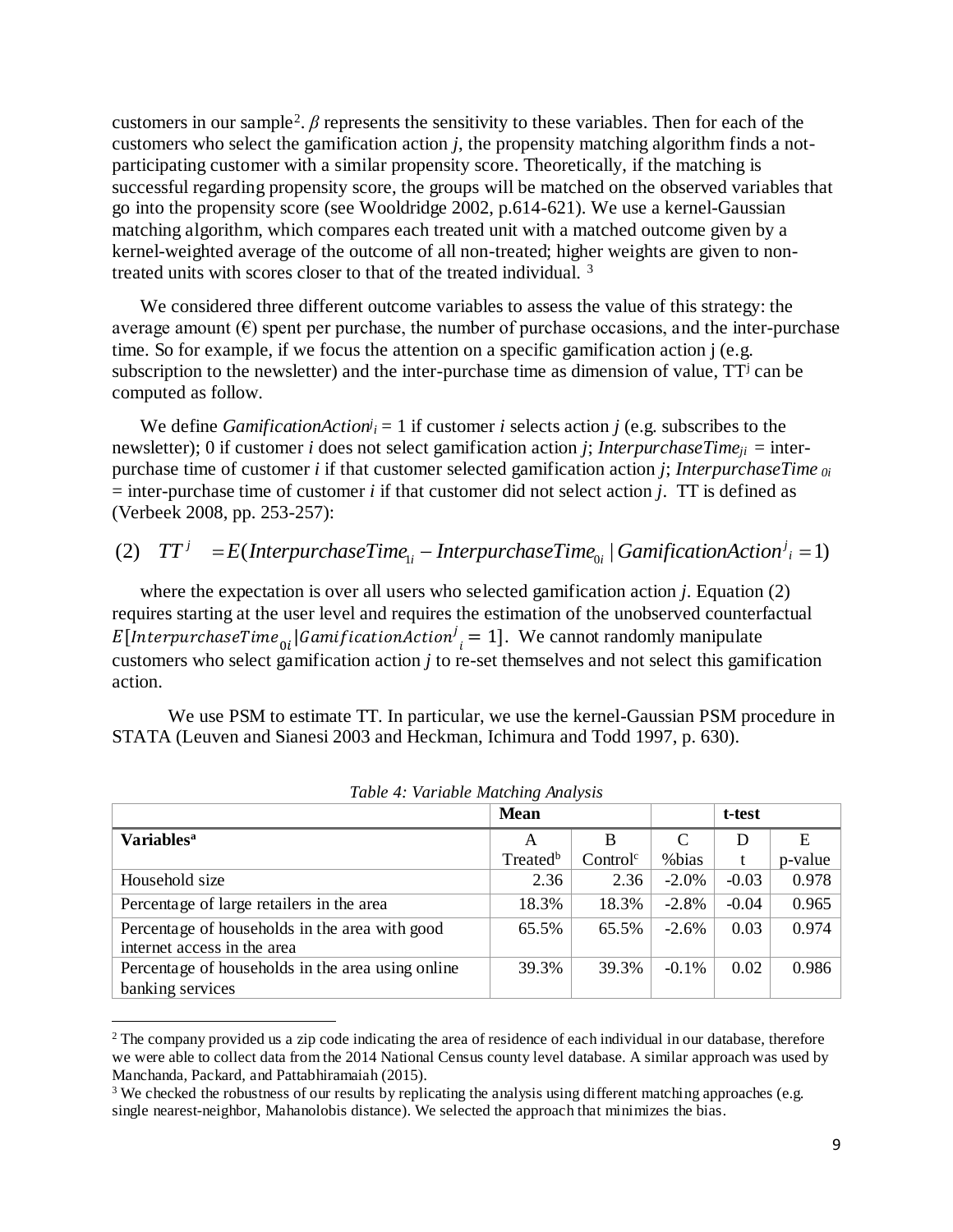| Percentage of households in the area that purchase    | 6.3%  | 6.3%   | $-2.0\%$ | $-0.06$ | 0.95  |
|-------------------------------------------------------|-------|--------|----------|---------|-------|
| groceries items purchased online                      |       |        |          |         |       |
| Average presence of street vendors in the area        | 23.74 | 23.74  | $-2.4%$  | 0.01    | 0.989 |
| Percentage of households with good web access         | 43.9% | 43.9%  | $-0.2%$  | 0.04    | 0.97  |
| through mobile devices                                |       |        |          |         |       |
| Percentage of households in the area that purchase    | 25.6% | 25.6%  | $-1.6\%$ | 0.11    | 0.915 |
| household goods purchased online                      |       |        |          |         |       |
| Percentage of households in the area that purchase    | 39.3% | 39.2%  | $0.7\%$  | 0.03    | 0.978 |
| Travel and holidays services online                   |       |        |          |         |       |
| Percentage of people living in the area that posts at | 59.5% | 59.6%  | 0.9%     | $-0.02$ | 0.983 |
| least once on social media                            |       |        |          |         |       |
| Duration of the relationship (#of days)               | 521   | 523.94 | $-1.7%$  | $-0.23$ | 0.819 |
|                                                       |       |        |          |         |       |

**<sup>a</sup>** county-level statistics.

 $\overline{a}$ 

<sup>b</sup> represents the group of individuals who selected the gamification action j

<sup>c</sup> represents the matched composite group of individuals who did not select the gamification action j

Table 4 compares means of the X variables for "treated" customers (i.e. those customers who participated in the gamification program and selected an action *j*), and control group (i.e. the matched composites of not-participating customers). For example, the average household size of those who selected gamification action *j* is 2.36 (second column). The composite average household size of the matched control group is 2.36 (third column). If the propensity matching is successful, the means for column A and B should be equal, since the composites of notparticipating customers are supposed to serve as controls for participating customers. Column C reports the % of bias, i.e. the difference between the two means and column D reports t-tests that show there are no significant mean differences between participating and not-participating customers after matching. This suggests the weighting produces composites of not-participating customers who are equivalent on average to participating customers, and hence these weights can be used to calculate counterfactual profits.

Using the kernel-Gaussian PSM procedure, we calculate *E[InterpurchaseTime1i| GamificationAction<sup>j</sup> <sup>i</sup>=1]=*127.09 for our data, and *E[InterpurchaseTime0i| GamificationAction<sup>j</sup>*<sub>*i*</sub>=1]=107.65. From equation (2), the average treatment effect on the treated (TT<sup>j</sup>) is therefore  $127.09 - 107.65 = -19.44$ . Thus we estimate that the average inter-purchase time of users selection action *j* is 19.44 days shorter compared to if they did not select action *j*. TT<sup>j</sup> is statistically different from zero (SE=8.15, t=-2.38, p =  $0.000$ ).<sup>4</sup>

Table 5 reports the estimate of TT for specific gamification actions and for different outcome dimensions 5 .

*Table 5: Treatment Effect on the Treated (TT) distinct by type of Gamification Actions*

| ູ |               |                   |              |
|---|---------------|-------------------|--------------|
|   | Interpurchase | Euro spent per    | Frequency of |
|   | 1me           | purchase occasion | purchase     |

<sup>4</sup> Approximate standard error (SE) is calculated following the procedure described by Leuven and Sianesi (2003).

<sup>5</sup> . We do not report the variable matching analysis for all the gamification actions taken into consideration.

However, this analysis is available upon request. For each PSM analysis presented in Table 5 the kendel-gaussian PSM procedure was used. For each model estimated we checked the robustness of results by replicating the analysis using different matching approaches (e.g. single nearest-neighbor, Mahanolobis distance).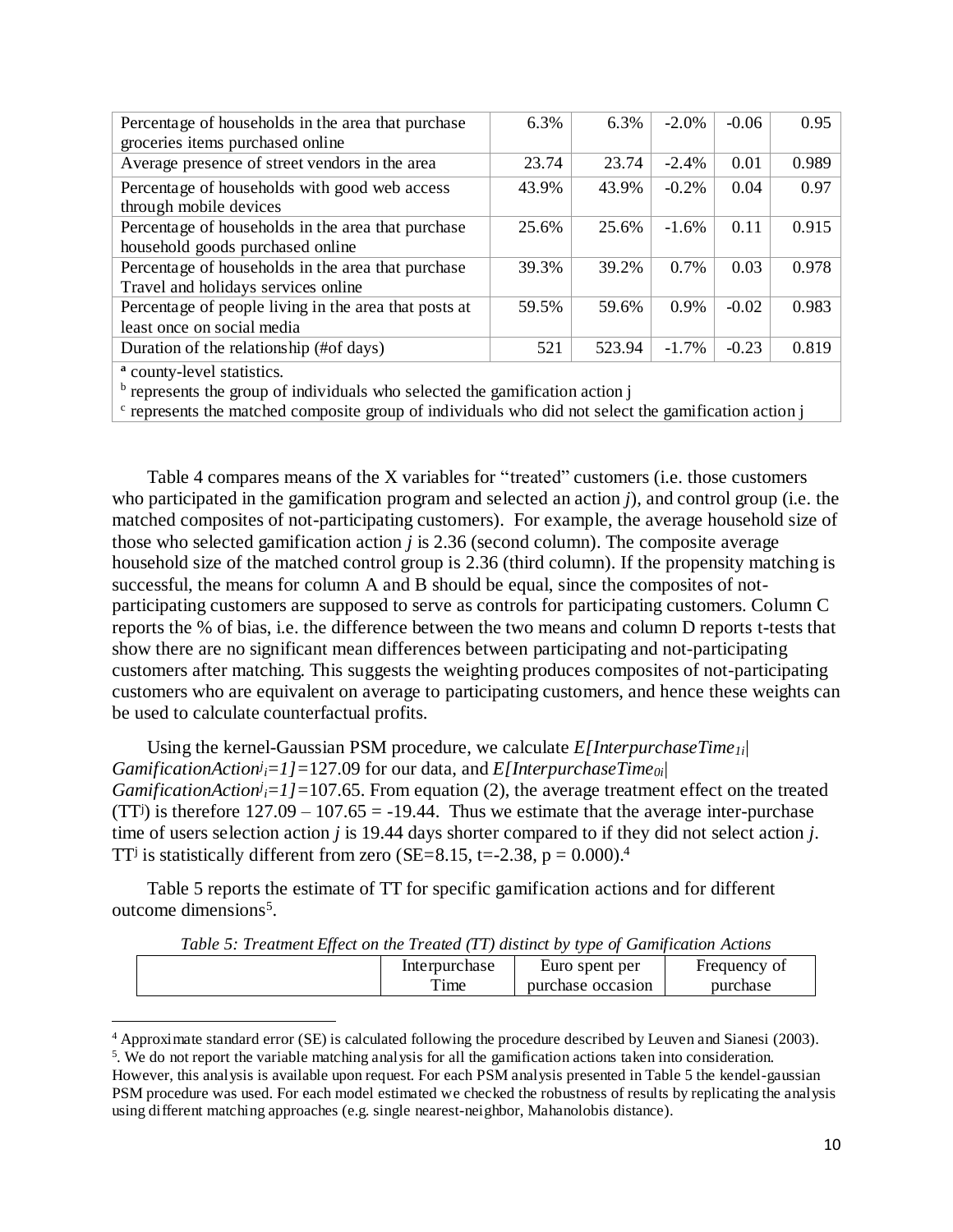| <b>Gamification Actions<sup>a</sup></b> | <b>TT</b> | t-stat  | <b>TT</b>       | t-stat  | <b>TT</b> | t-stat  |  |  |
|-----------------------------------------|-----------|---------|-----------------|---------|-----------|---------|--|--|
| Engagement with the company             |           |         |                 |         |           |         |  |  |
| Newsletter subscription                 | $-19.44$  | $-2.38$ | $\epsilon$ 0.80 | 0.26    | 0.01      | 0.23    |  |  |
| Add products on Wishlist                | 17.15     | 0.72    | $-610.40$       | $-1.72$ | $-0.16$   | $-3.46$ |  |  |
| Social Media Engagement                 |           |         |                 |         |           |         |  |  |
| Facebook comment                        | $-11.25$  | $-0.55$ | $\epsilon$ 5.93 | 0.57    | 0.09      | $-0.51$ |  |  |
| Facebook like                           | $-15.25$  | $-1.09$ | € 12.55         | 1.71    | 0.09      | 1.06    |  |  |
| Twitter comment                         | $-24.53$  | $-1.24$ | € 12.94         | 1.11    | 0.01      | 0.07    |  |  |
| Social Sharing                          |           |         |                 |         |           |         |  |  |
| Share (email, reward or wishlist)       | 7.20      | 0.39    | € 14.94         | 1.69    | 0.21      | 1.85    |  |  |
| Referral                                |           |         |                 |         |           |         |  |  |
| Product review                          | $-31.31$  | $-2.79$ | € 15.80         | 1.36    | 0.07      | 0.68    |  |  |
| <sup>a</sup> in bold significant TT     |           |         |                 |         |           |         |  |  |

The results show that some actions significantly contribute to generating higher value for the company. For example, as noted earlier subscription to newsletter significantly contributes to shortening the inter-purchase time. Similarly, writing a product review on the website reduces the average inter-purchase time.

Concerning the social media engagement type of actions only Facebook likes have a positive and significant effect on  $\epsilon$  spent per purchase occasion. Actions asking the customer to share contents online (e.g. share a reward obtained, share the wishlist, share products via email) are particularly effective in increasing both  $\epsilon$  spent per purchase occasions and the total number of purchase occasions.

Although TTs are not all significant, most figures are in the right direction (i.e. negative for the inter-purchase time, and positive for frequency and euro spent per purchase occasion) and seem to suggest that gamification actions can shorten the inter-purchase time, increase the amount spent per purchase occasion and the frequency of purchase. The wishlist represents the only significant exception. Asking customers to add a product on the wishlist to obtain points seem to increase the inter-purchase time, and significantly decrease both amount spent per purchase occasion and the frequency of purchase. This result is interesting because suggests that adding products on the wishlist hurt conversion rate. Wishlists represent an opportunity for the company, but require subsequent marketing actions by the company to increase the conversion rate (see for example "How to monetize wish lists", Sept 2015).

# **Conclusions**

This research sheds light on the relationship between gamification and economic benefits for companies. While there is much theoretical and some survey-based research available investigating the value associated with gamification strategies, there is little research that uses behavioral data to quantify the value of this strategy for companies. We use an original dataset from an e-tailer that adopted a gamification strategy, and we quantified the incremental value resulting from participating in a gamification program. We quantify the value taking into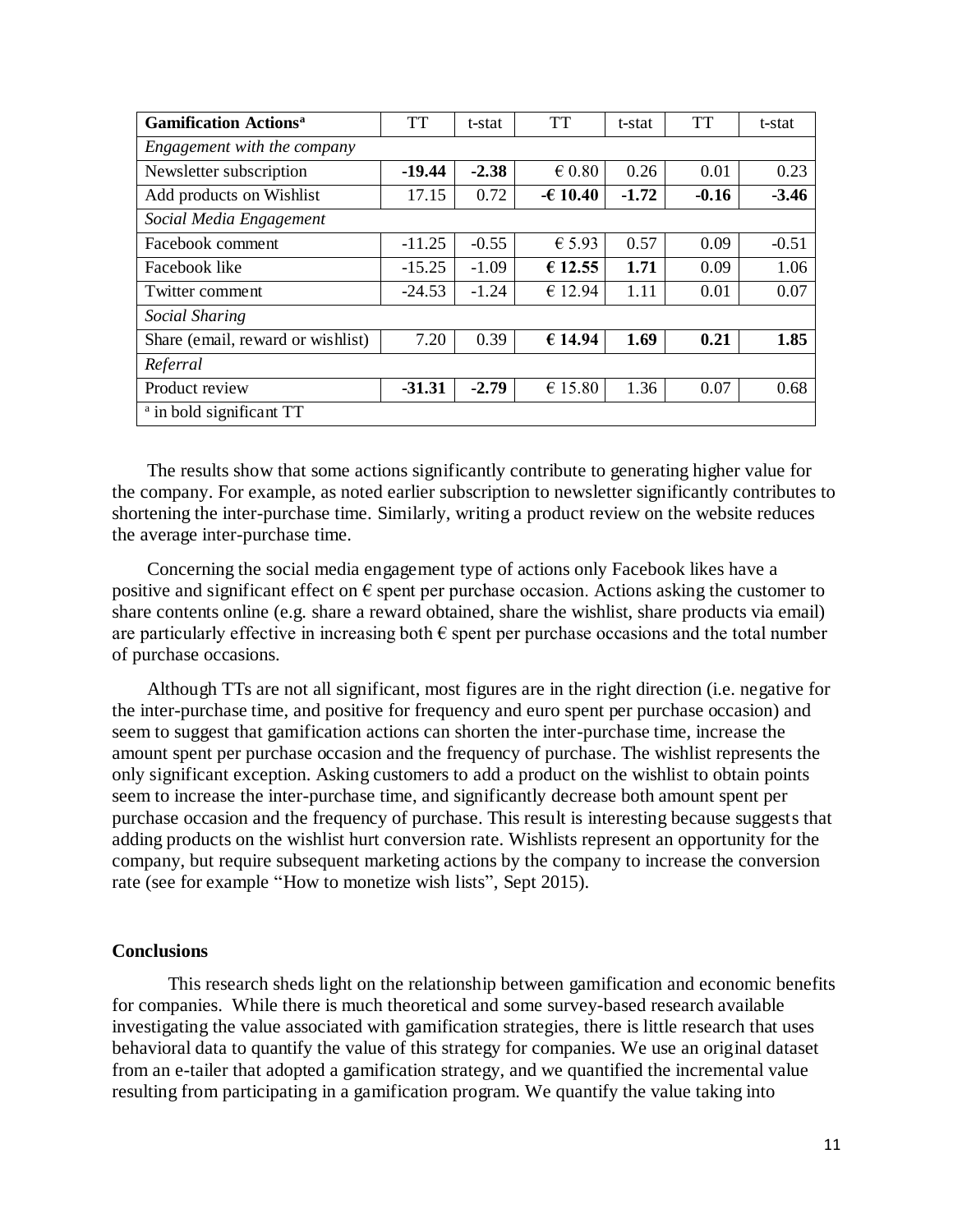consideration three key dimensions: inter-purchase time, the amount spent, and frequency of purchase.

We show that gamification can translate to higher average customer value, but this positive link is valid only for specific gamification mechanics. Actions that require users to share contents online, such as share products opinions via email, share badges and rewards obtained, and share companies Facebook posts significantly increase both amount spent and frequency of purchases. By contrast, actions requiring users to write referrals or to subscribe to the newsletter are particularly useful in shortening the inter-purchase time. Finally, we show that not all actions are effective in increasing customer value and that some actions have a negative impact. In particular, asking customers to insert a product on the wishlist to obtain points produces a negative effect, and it significantly decreases both amount spent per purchase, and the total frequency of purchase. Wishlists are an interesting tool for companies representing an opportunity to make a sale and fulfill a customer need. However, the success associated to wishlists is strongly related to the company capability to boost the conversion rate. Business press highlights that to monetize wishlists and turn wishlists into conversions companies should use marketing subsequent actions such as warns when stock is running low, alters, etc. (BigCommerce Sept 2015). Also, it suggests that making customers' online wishlists more shareable can transform them in a powerful marketing tool (Cmo, Oct 2013). This managerial evidence is in line with our findings.

In summary, our research has important implications for researchers. First, we validate the link between gamification and economic benefits for the company. Second, we quantify the impact of this effect while ruling out self-selection though a propensity score matching analysis. Third, we disentangle the effect of specific game actions, providing evidence for a differential impact of different gamification actions.

Managers can use our results to improve gamification design and interaction tools. For example, as revealed in our analysis managers should incentivize sharing of wishlists and rewards to boost sales, and they should wisely manage wishlists to avoid negative consequences. This research provides a preliminary evidence of the potential value associated with the adoption of gamification tools. We hope this work will encourage managers to carefully consider whether setting up their gamification initiative might generate incremental revenues, and provide guidance on the gamification mechanics that firms should prioritize to maximize the success

# **References**

- Blohm, Ivo, and Jan Marco Leimeister. (2013) "Gamification: Design of IT-based enhancing services for motivational support and behavioral change." Business & Information Systems Engineering (BISE) 5.4: 275-278.
- Boehm, M. (2008) "Determining the impact of internet channel use on a customer's lifetime." Journal of Interactive Marketing. 22(3) 2-22.
- Bronnenberg, B. J., Dubé, J. P., Mela, C. F (2010). "Do digital video recorders influence sales?." Journal of Marketing Research 47(6) 998-1010.
- Conaway, Roger, and Mario Cortés Garay. (2014)"Gamification and service marketing." SpringerPlus 3.1: 1.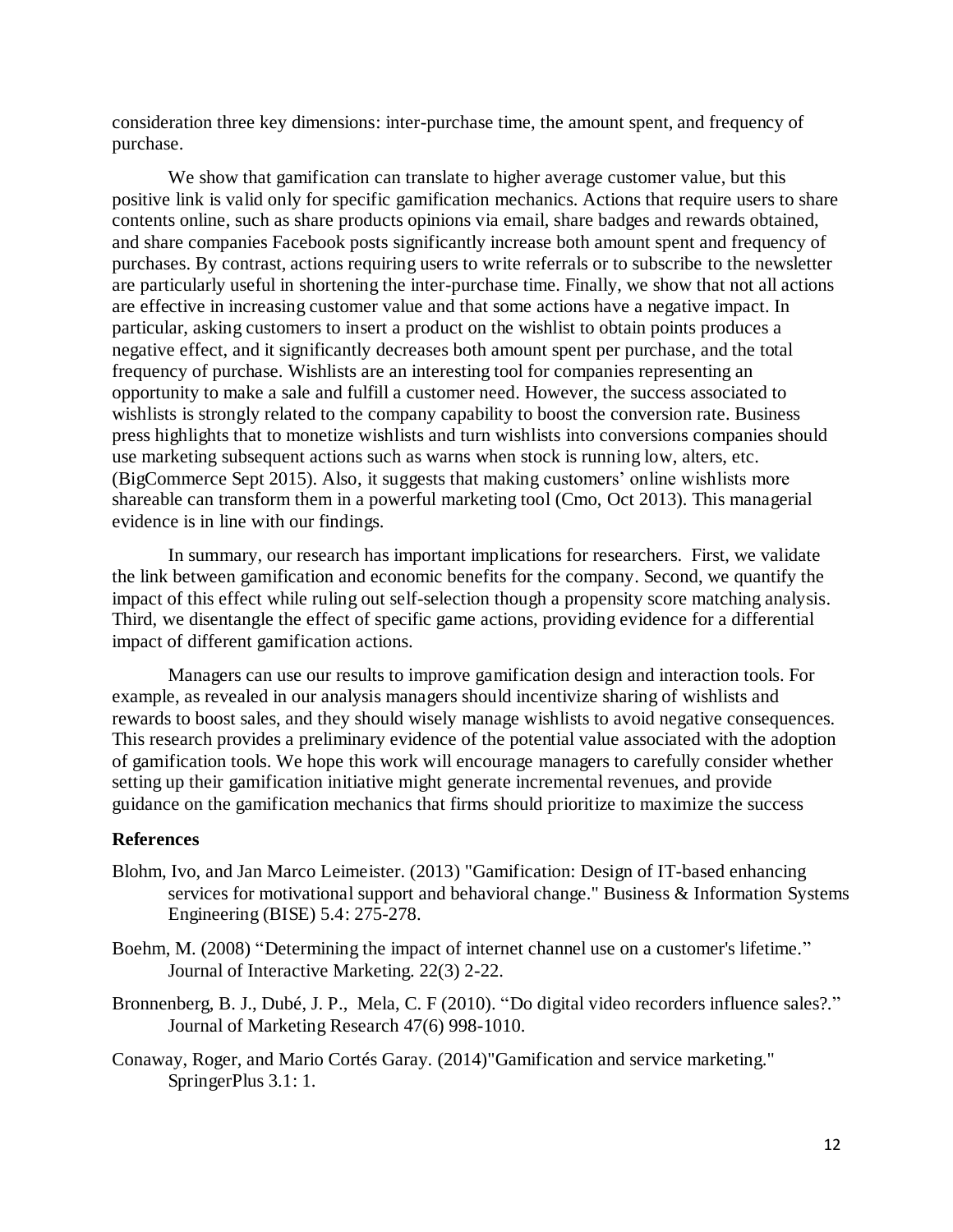Deterding, Sebastian (2012), "Gamification: Designing for Motivation,"Interactions, 19, 4, 14–7.

- Garnefeld, I., Eggert, A., Helm, S. V., S. S. Tax. (2013). "Growing existing customers' revenue streams through customer referral programs." Journal of Marketing. 77(4) 17-32.
- Gensler, S., Leeflang, P., B. Skiera. (2012). "Impact of online channel use on customer revenues and costs to serve: Considering product portfolios and self-selection." International Journal Research in Marketing. 29(2) 192–201.
- Hamari, Juho, Kai Huotari, and Juha Tolvanen. (2015)"GAMIFICATION AND ECONOMICS 5." The gameful world: Approaches, issues, applications: Mit Press 139.
- Heckman, J.J., Ichimura, H. and , P.E. Todd. (1997). "Matching as an econometric evaluation estimator: evidence from evaluating a job training programme." Review of Economic Studies 64 605-654.
- Hofacker, C. F., De Ruyter, K., Lurie, N. H., Manchanda, P., & Donaldson, J. (2016). "Gamification and Mobile Marketing Effectiveness." Journal of Interactive Marketing, 34, 25-36.
- Huotari, Kai, and Juho Hamari. (2012) "Defining gamification: a service marketing perspective." Proceeding of the 16th International Academic MindTrek Conference. ACM.
- Leuven E., B. Sianesi. (2003). PSMATCH2: Stata module to perform full mahalanobis and propensity score matching, common support graphing, and covariate imbalance testing, [available at [http://ideas.repec.org/c/boc/bocode/s432001.html\]](http://ideas.repec.org/c/boc/bocode/s432001.html).
- Maddala, G. S. (1983). Limited-dependent and qualitative variables in economics. Cambridge University Press, New York.
- Manchanda, Puneet, Grant Packard, and Adithya Pattabhiramaiah. (2015)"Social dollars: the economic impact of customer participation in a firm-sponsored online customer community." Marketing Science 34.3: 367-387.
- Marchand, André, and Thorsten Hennig-Thurau. (2013) "Value creation in the video game industry: Industry economics, consumer benefits, and research opportunities." Journal of Interactive Marketing 27.3: 141-157.
- Mithas, S., Krishnan, M. S., C. Fornell. (2005). "Why do customer relationship management applications affect customer satisfaction?" Journal of Marketing. 69(4) 201-209.
- Poels, Karolien, Wouter van den Hoogen, Wijnand Ijsselsteijn, and Yvonne de Kort (2012), "Pleasure to Play, Arousal to Stay: The Effect of Player Emotions on Digital Game Preferences and Playing Time," Cyberpsychology, Behavior and Social Networking, 1, 1, 1– 6.
- Port David (2014) "Playing to Win: How Gamification Helped Boost This Company's Sales" February 15, Entrepreneur
- Rosenbaum, P. R., D. B. Rubin. (1983) "The central role of the propensity score in observational studies for causal effects". Biometrika. 70(1) 41-55.